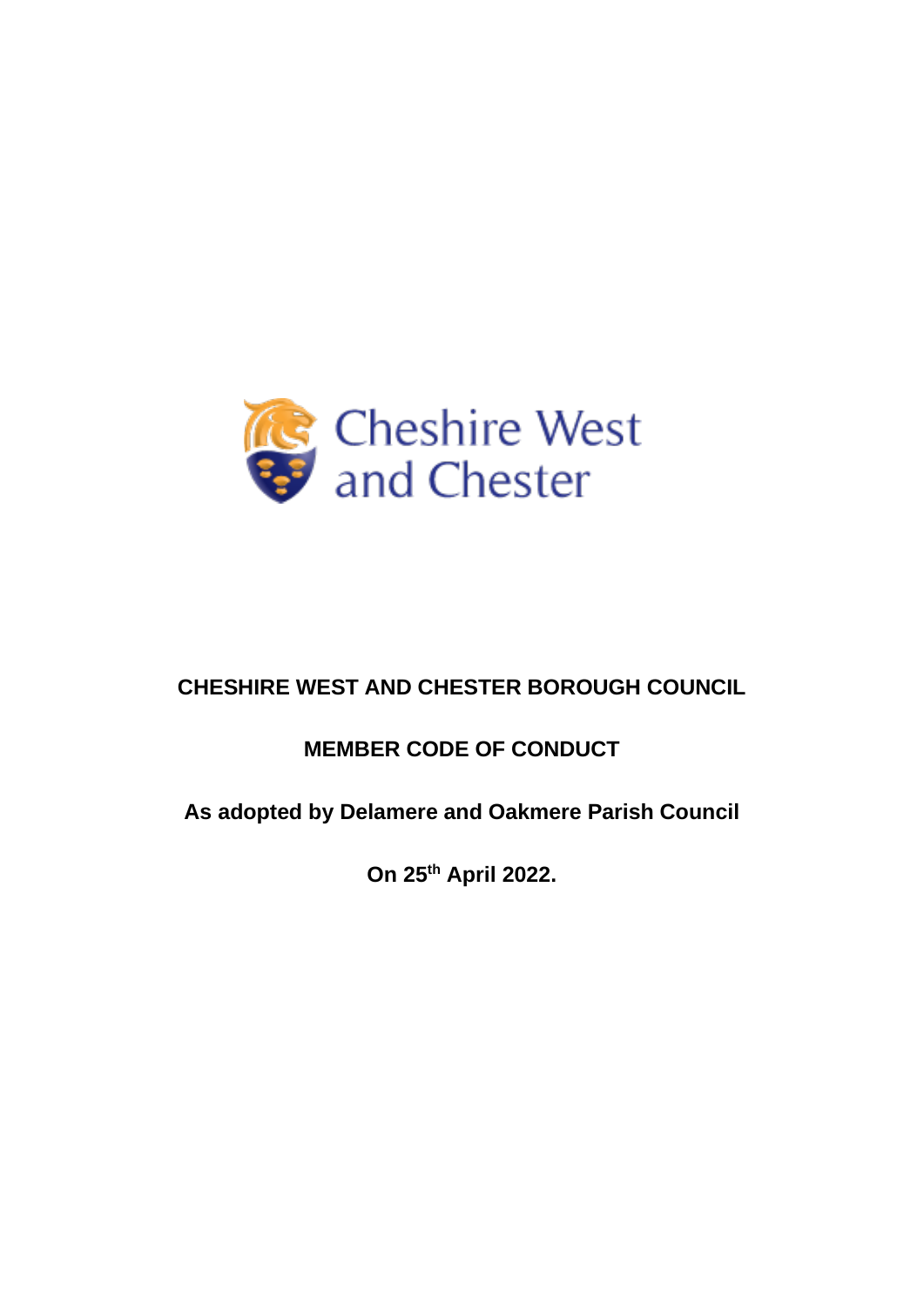# **Introduction**

Delamere and Oakmere Parish Council has adopted this Member Code of Conduct.

All councils are required to have a local Councillor Code of Conduct.

The Council will undertake an annual review of this Code to ensure it continues to be fit-for-purpose, incorporating advances in technology, social media and changes in legislation.

## **Definitions**

For the purposes of this Code of Conduct, a "member" means a member or co-opted member of Delamere and Oakmere Parish Council. A "co-opted member" is designed in the Localism Act 2011 section 27(4) as a "person who is not a member of the authority but who

- a) Is a member of any committee or sub-committee of the authority; or
- b) Is a member of, and represents the authority on, any joint committee or join sub-committee of the authority;

and who is entitled to vote on any question that falls to be decided at any meeting of that committee or sub-committee."

# **Purpose of the Code of Conduct**

The purpose of this Code of Conduct is to assist you, as a councillor, in modelling behaviour that is expected of you, to provide a personal check and balance, and to set out the type of conduct that could lead to action being taken against you. It is also to protect you, the public, fellow councillors, local authority officers and the reputation of local government. It sets out specific obligations in relation to standards of conduct. The fundamental aim of the Code is to create and maintain public confidence in the role of councillor and local government.

#### **General principles of member conduct**

Everyone in public office at all levels; all who serve the public or deliver public services, including ministers, civil servants, members and local authority officers, should uphold the [Seven Principles of](https://www.gov.uk/government/publications/the-7-principles-of-public-life/the-7-principles-of-public-life--2)  [Public Life,](https://www.gov.uk/government/publications/the-7-principles-of-public-life/the-7-principles-of-public-life--2) also known as the Nolan Principles.

Building on these principles, the following general principles have been developed specifically for the role of member.

In accordance with the public trust placed in me, on all occasions:

- I will act with integrity and honesty
- I act lawfully
- I treat all persons fairly and with respect; and
- I lead by example and act in a way that secures public confidence in the role of member.

In undertaking my role:

• I impartially exercise my responsibilities in the interests of the local community;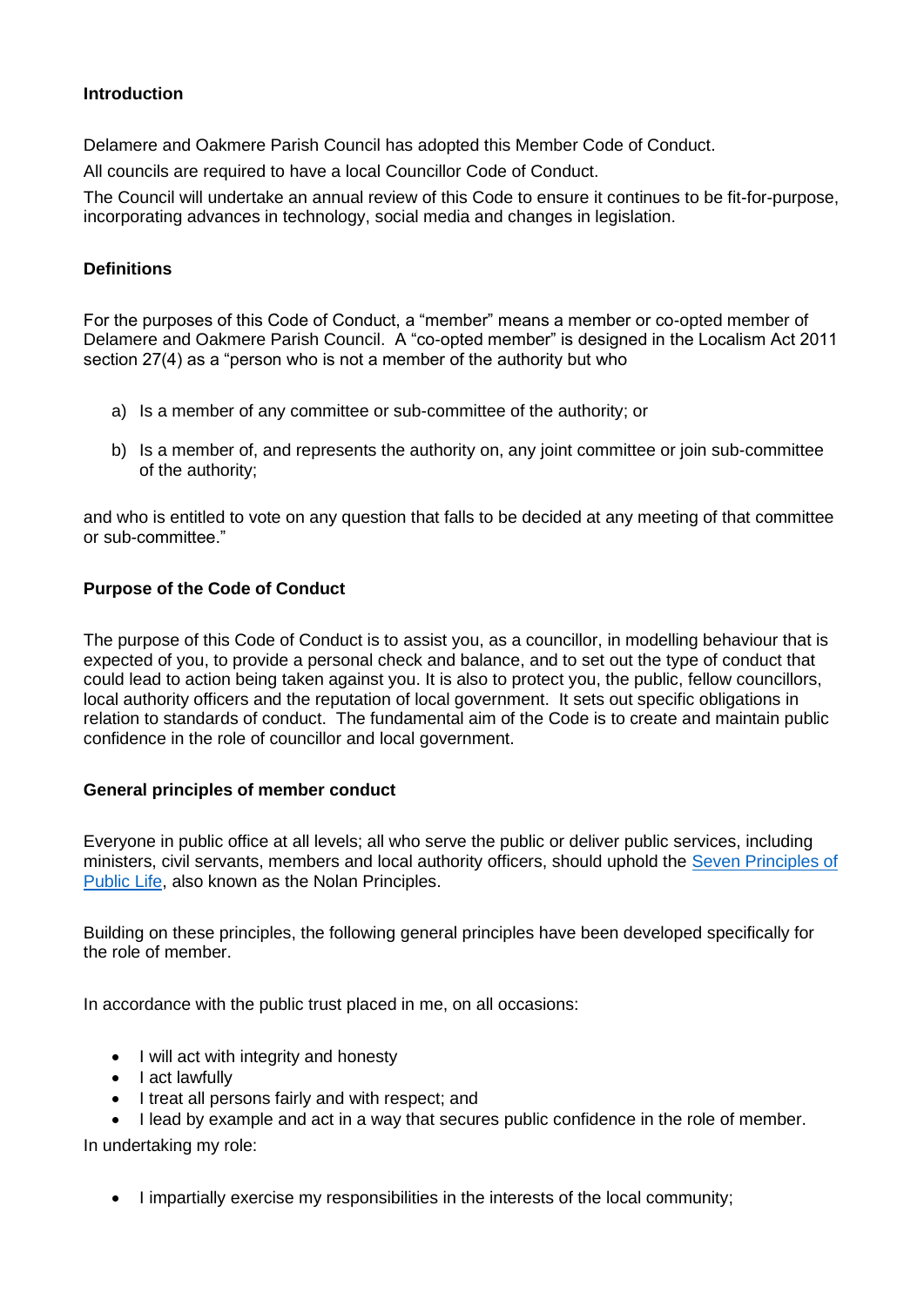- I do not improperly seek to confer an advantage or disadvantage on any person;
- I avoid conflicts of interest
- I exercise reasonable care and diligence; and
- I ensure that public resources are used prudently in accordance with my local authority's requirements and in the public interest.

## **Application of the Code of Conduct**

This Code of Conduct applies to you as soon as you sign your declaration of acceptance of the office of member or attend your first meeting as a co-opted member and continues to apply to you until you cease to be a member.

This Code of Conduct applies to you when you are acting in your capacity as a member which may include when:

- you misuse your position as a member;
- your actions would give the impression to a reasonable member of the public with knowledge of all the facts that you are acting as a member

This Code applies to all forms of communication and interaction, including:

- at face-to-face meetings
- at online or telephone meetings
- in written communication
- in verbal communication
- in non-verbal communication
- in electronic and social media communication, posts, statements and comments.

You are also expected to uphold high standards of conduct and show leadership at all times when acting as a member.

The Monitoring Officer has statutory responsibility for the implementation of the Code of Conduct, and you are encouraged to seek advice from your Monitoring Officer on any matters that may relate to the Code of Conduct. Town and parish members are encouraged to seek advice from their Clerk, who may refer matters to the Monitoring Officer.

#### **Standards of member conduct**

This section sets out your obligations, which are the minimum standard of conduct required by you as a member. Should your conduct fall short of these standards, a complaint may be made against you, which may result in action being taken.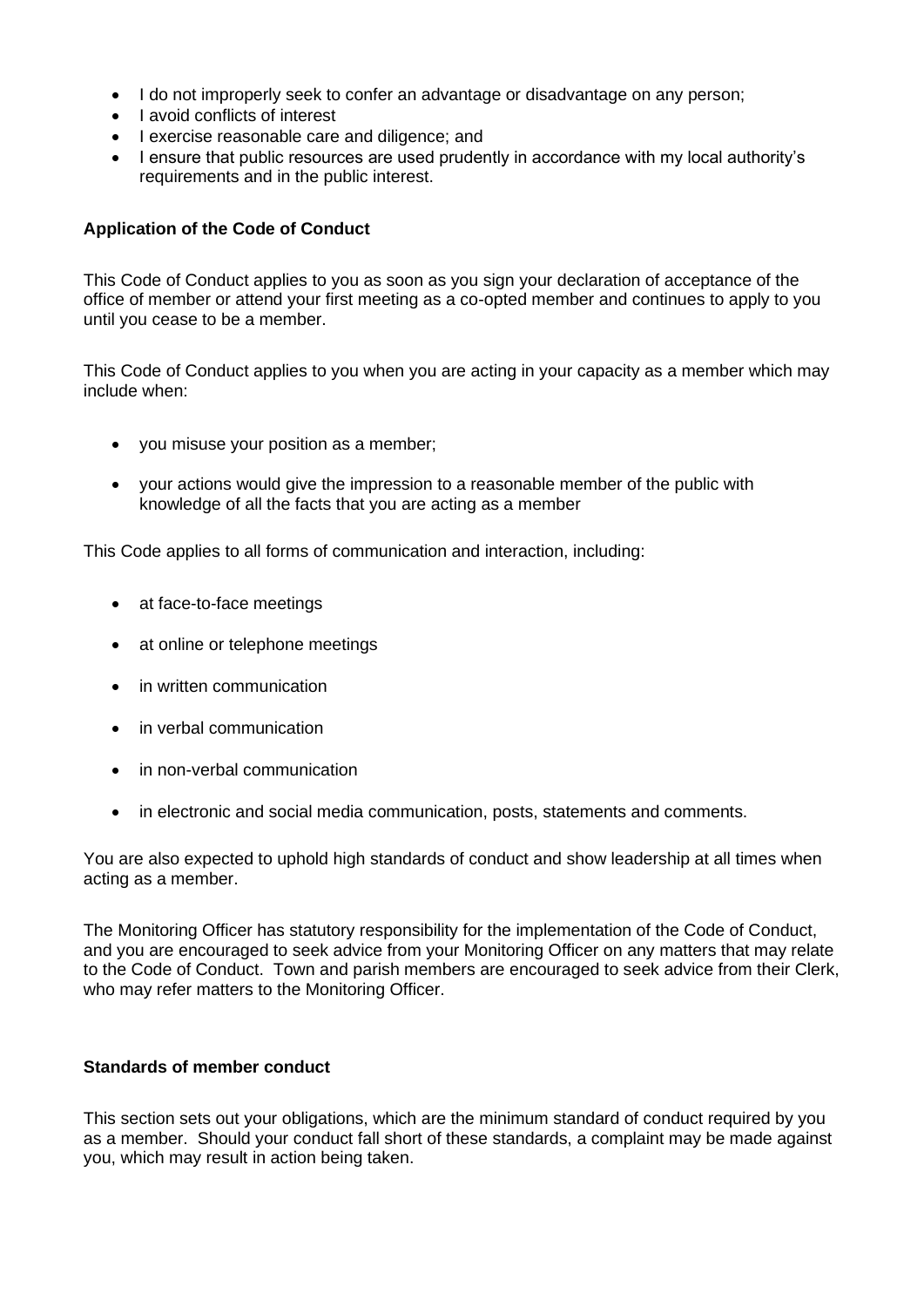Guidance is included to help explain the reasons for the obligations and how they should be followed.

# **General Conduct**

**1. Respect**

# **As a member:**

- **1.1. I treat other members and members of the public with respect.**
- **1.2. I treat local authority employees, employees and representatives of partner organisations and those volunteering for the local authority with respect and respect the role they play.**

Respect means politeness and courtesy in behaviour, speech and in the written word. Debate and having different views are all part of a healthy democracy. As a member, you can express, challenge, criticise and disagree with views, ideas, opinions and policies in a robust but civil manner. You should not, however, subject individuals, groups of people or organisations to personal attack.

In your contact with the public, you should treat them politely and courteously. Rude and offensive behaviour lowers the public's expectations and confidence in members.

In return, you have the right to expect respectful behaviour from the public. If members of the public are being abusive, intimidatory or threatening you are entitled to stop any conversation or interaction in person or online and report them to the local authority, the relevant social media provider or the police. This also applies to fellow members, where action could then be taken under the Member Code of Conduct, and local authority employees, where concerns should be raised in line with the local authority's member-officer protocol.

#### **2. Bullying, harassment and discrimination**

**As a member:**

- **2.1. I do not bully any person.**
- **2.2. I do not harass any person.**

# **2.3. I promote equalities and do not discriminate unlawfully against any person.**

The Advisory, Conciliation and Arbitration Service (ACAS) characterises bullying as offensive, intimidating, malicious or insulting behaviour, an abuse or misuse of power through means that undermine, humiliate, denigrate or injure the recipient. Bullying might be a regular pattern of behaviour or a one-off incident, happen face-to-face, on social media, in emails or phone calls, happen in the workplace or at work social events and may not always be obvious or noticed by others.

The Protection from Harassment Act 1997 defines harassment as conduct that causes alarm or distress or puts people in fear of violence and must involve such conduct on at least two occasions. It can include repeated attempts to impose unwanted communications and contact upon a person in a manner that could be expected to cause distress or fear in any reasonable person.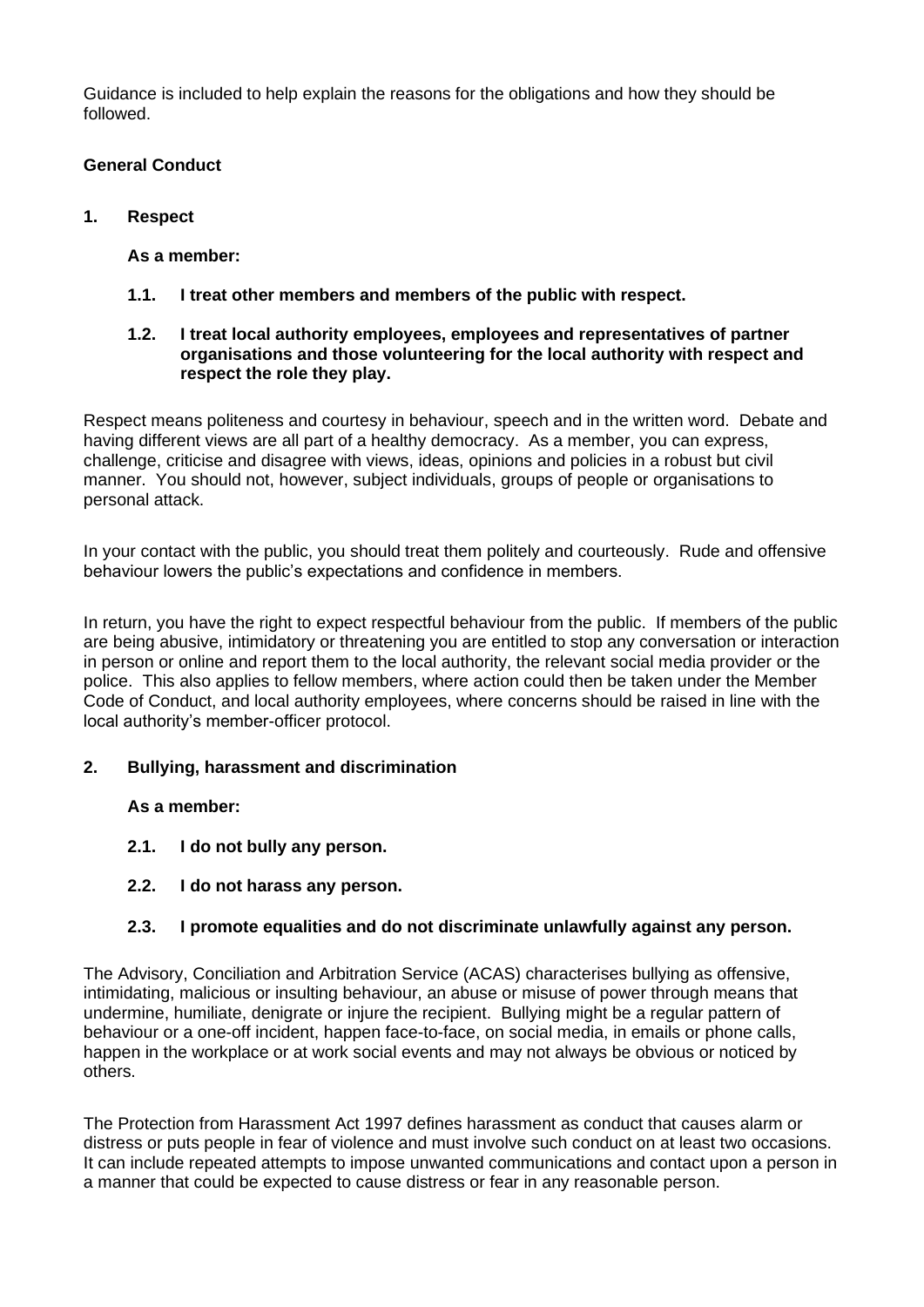Unlawful discrimination is where someone is treated unfairly because of a protected characteristic. Protected characteristics are specific aspects of a person's identity as defined by the Equality Act 2010. They are age, disability, gender reassignment, marriage and civil partnership, pregnancy and maternity, race, religion or belief, sex and sexual orientation.

The Equality Act 2010 places specific duties on local authorities. Members have a central role to play in ensuring that equality issues are integral to the local authority's performance and strategic aims and that there is a strong vision and public commitment to equality across public services.

# **3. Impartiality of officers of the council**

# **As a member:**

# **3.1. I do not compromise, or attempt to compromise the impartiality of anyone who works for, or on behalf of, the local authority**

Officers works for the local authority as a whole and must be politically neutral (unless they are political assistants). They should not be coerced or persuaded to act in a way that would undermine their neutrality. You can question officers in order to understand, for example, their reasons for proposing to act in a particular way, or the content of a report that they have written. However, you must not try and force them to act differently, change their advice, or alter the content of that report, if doing so would prejudice their professional integrity.

# **4. Confidentiality and access to information**

#### **As a member:**

- **4.1. I do not disclose information:**
	- **a. given to me in confidence by anyone**
	- **b. acquired by me which I believe, or ought reasonably to be aware, is of a confidential nature, unless**
		- **i. I have received the consent of a person authorised to give it;**
		- **ii. I am required by law to do so;**
		- **iii. the disclosure is made to a third party for the purpose of obtaining professional legal advice provided that the third party agrees not to disclose the information to any other person; or**
		- **iv. the disclosure is:**
			- **1. reasonable in the public interest; and**
			- **2. made in good faith and in compliance with the reasonable requirements of the local authority; and**
			- **3. I have consulted the Clerk prior to its release**
- **4.2. I do not improperly use knowledge gained solely as a result of my role as a member for the advancement of myself, my friends, my family members, my employer or my business interests.**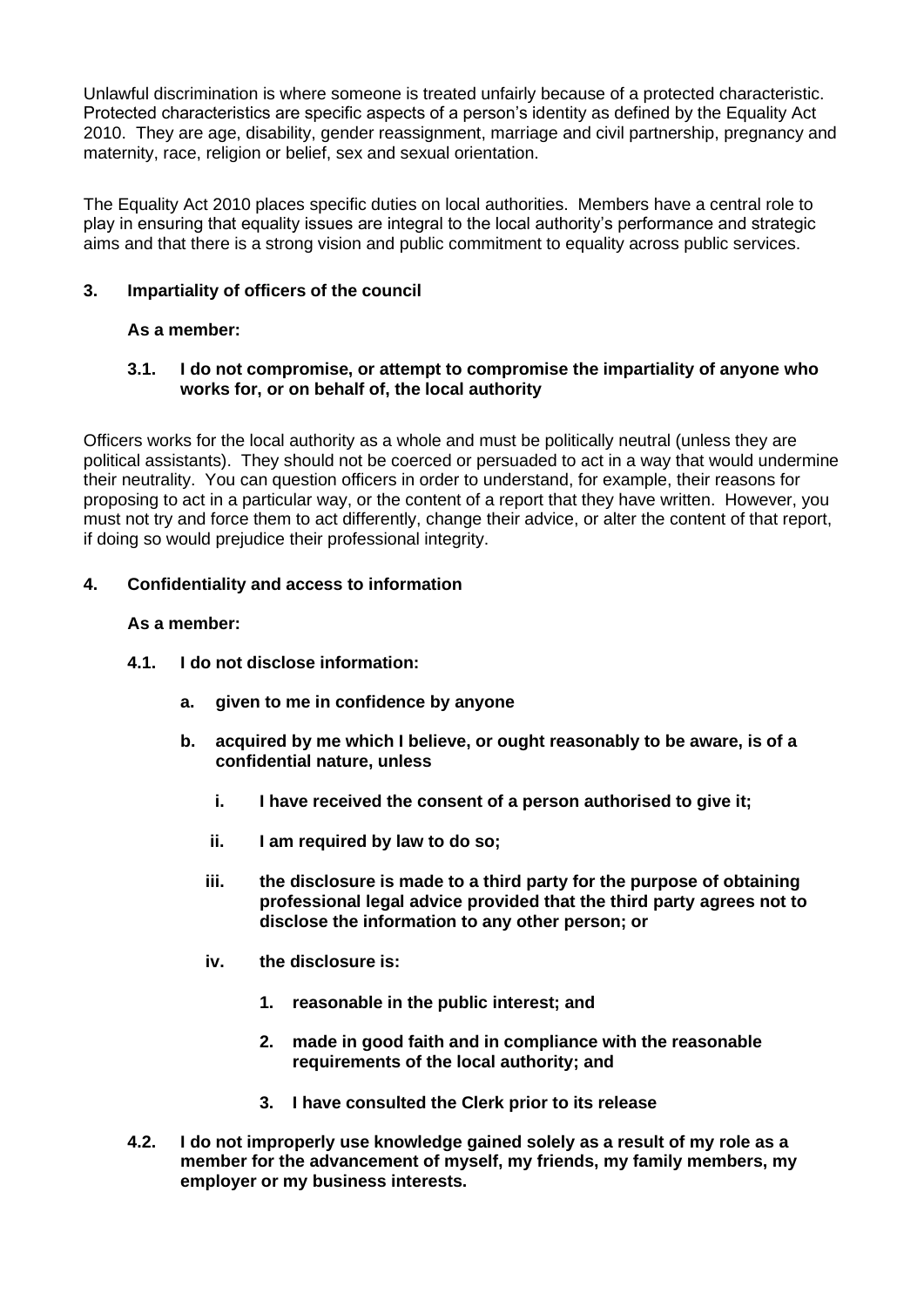# **4.3. I do not prevent anyone from getting information that they are entitled to by law.**

Local authorities must work openly and transparently, and their proceedings and printed materials are open to the public, except in legally defined circumstances. You should work on this basis, but there will be times when it is required by law that discussions, documents and other information relating to or help by the local authority must be treated in a confidential manner. Examples include personal data relating to individuals or information relating to ongoing negotiations.

# **5. Disrepute**

#### **As a member:**

# **5.1. I do not bring my role or local authority into disrepute**

As a Member, you are trusted to make decisions on behalf of your community and your actions and behaviour are subject to greater scrutiny than that of ordinary members of the public. You should be aware that your actions might have an adverse impact on your, other members and/or your local authority and may lower the public's confidence in your or your local authority's ability to discharge your/its functions. For example, behaviour that is considered dishonest and/or deceitful can bring your local authority into disrepute.

You are able to hold the local authority and fellow members to account and are able to constructively challenge and express concern about decisions and processes undertaken by the council whilst continuing to adhere to other aspects of this Code of Conduct.

#### **6. Use of position**

#### **As a member:**

#### **6.1. I do not use, or attempt to use, my position improperly to the advantage or disadvantage of myself or anyone else**

Your position as a member of the local authority provides you with certain opportunities, responsibilities and privileges and you make choices all the time that will impact others. However, you should not take advantage of these opportunities to further your own or others' private interests or to disadvantage anyone unfairly.

#### **7. Use of local authority resources and facilities**

#### **As a member:**

- **7.1. I do not misuse council resources**
- **7.2. I will, when using the resources of the local authority or authorising their use by others:**
	- **a. act in accordance with the local authority's requirements; and**
	- **b. ensure that such resources are not used for political purposes unless that use could reasonably be regarded as likely to facilitate, or be conducive to, the discharge of the functions of the local authority or of the office to which I have been elected or appointed**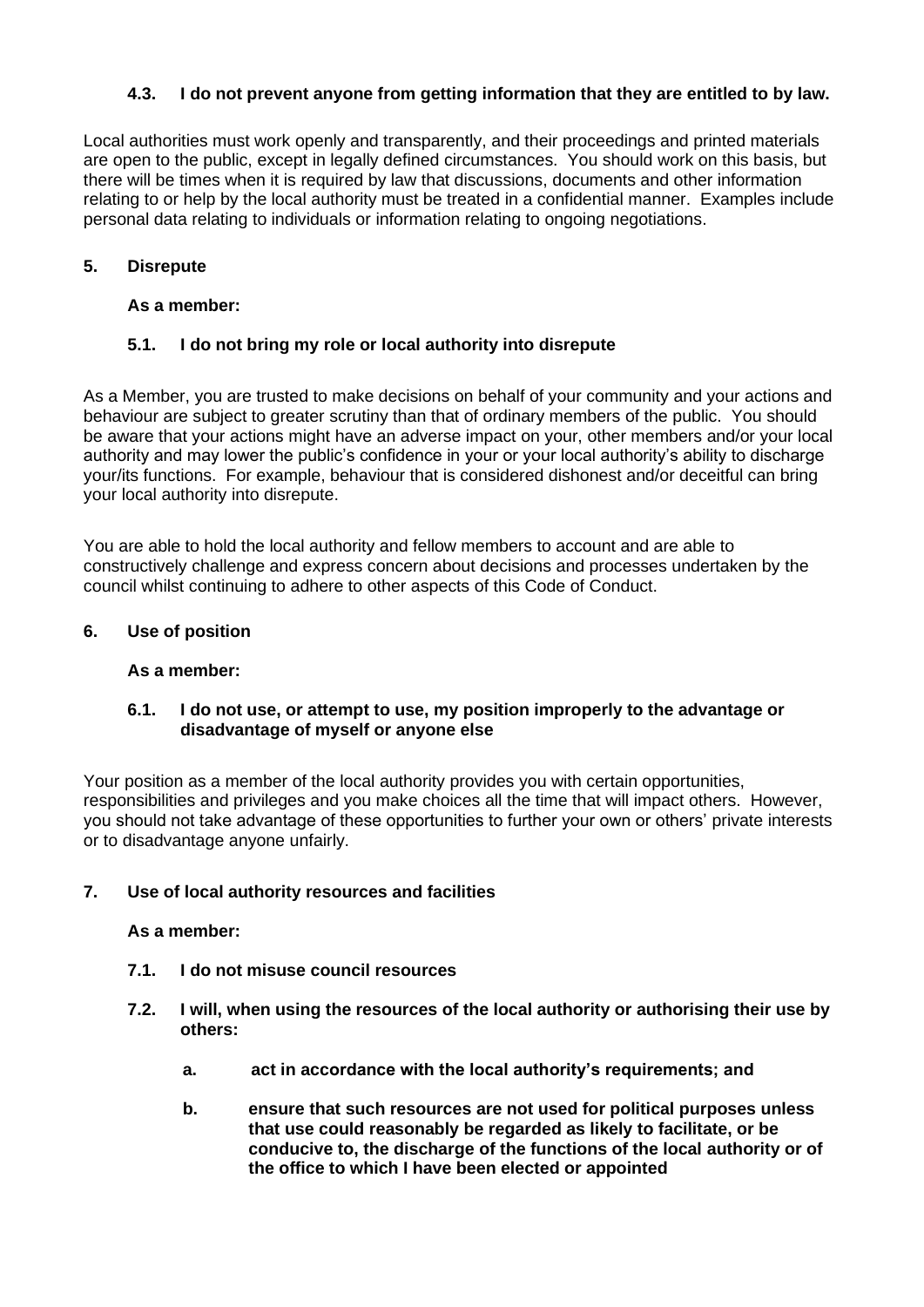You may be provided with resources and facilities by the local authority to assist you in carrying out your duties as a member.

Examples include:

- office support
- stationery
- equipment such as phones and computers
- transport
- access and use of local authority buildings and rooms.

These are given to you to help you carry out your role as a member more effectively and are not to be used for business or personal gain. They should be used in accordance with the purpose for which they have been provided and the local authority's own policies regarding their use.

#### **8. Complying with the Code of Conduct**

#### **As a Member:**

- **8.1. I undertake Code of Conduct training provided by my local authority**
- **8.2. I cooperate with any Code of Conduct investigation and/or determination**
- **8.3. I do not intimidate or attempt to intimidate any person who is likely to be involved with the administration of any investigation or proceedings**

#### **8.4. I comply with any sanction imposed on me following a finding that I have breached the Code of Conduct**

It is extremely important for you as a member to demonstrate high standards, for you to have your actions open to scrutiny and for you not to undermine public trust in the local authority or its governance. If you do not understand or are concerned about the local authority's processes in handling a complaint you should raise this with your Monitoring Officer.

#### **Protecting your reputation and the reputation of the local authority**

#### **9. Interests**

#### **As a Member:**

#### **9.1. I register and disclose my interests**

Section 29 of the Localism Act 2011 requires the Monitoring Officer to establish and maintain a register of interests of members of the authority.

You need to register your interests so that the public, local authority employees and fellow members know which of your interests might give rise to a conflict of interest. The register is a public document that can be consulted when (or before) an issue arises. The register also protects you by allowing you to demonstrate openness and a willingness to be held accountable. You are personally responsible for deciding whether or not you should disclose an interest in a meeting, but it can be helpful for you to know early on if others think that a potential conflict might arise. It is also important that the public know about any interest that might have to be disclosed by you or other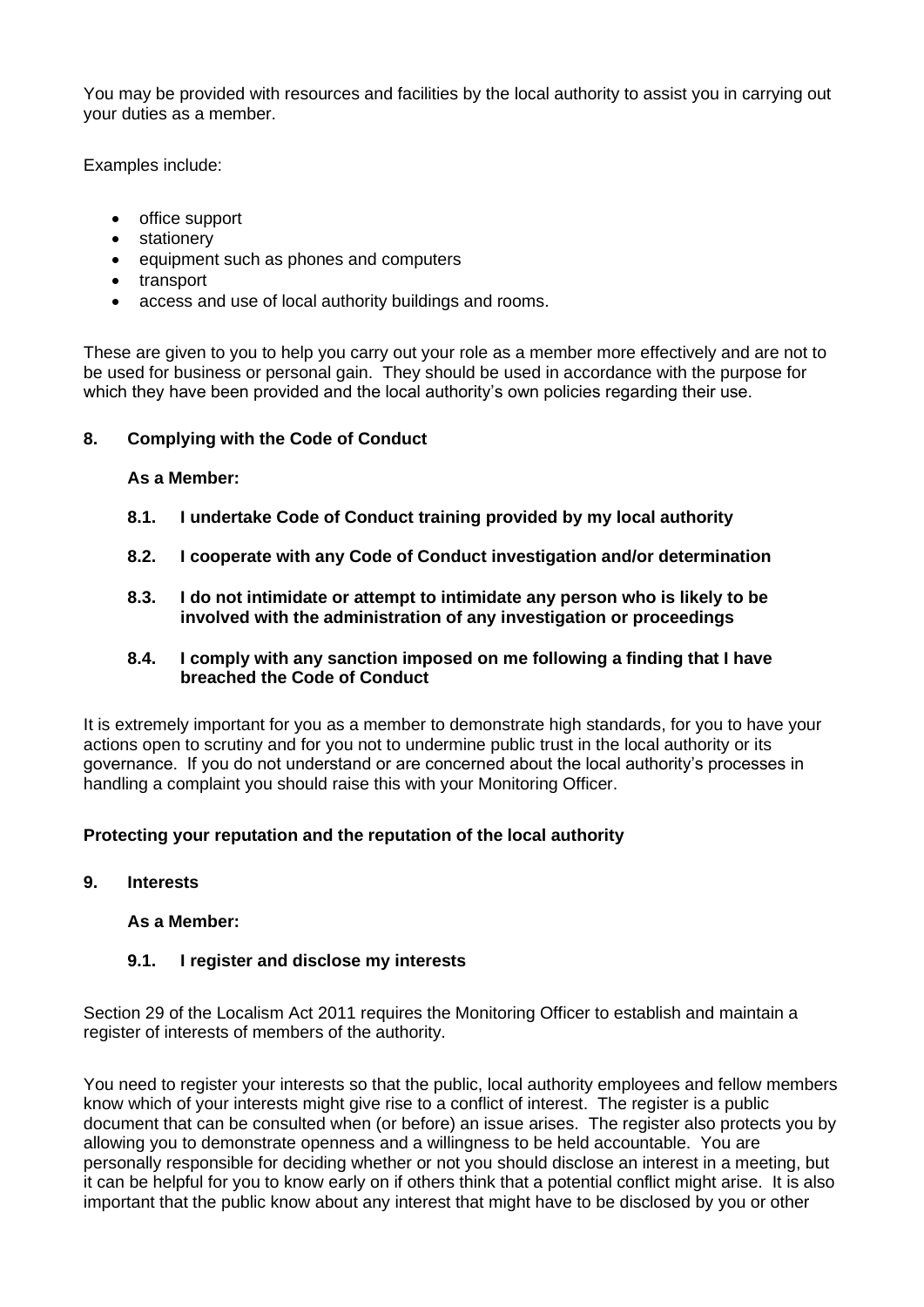members when making or taking part in decisions, so that decision making is seen by the public as open and honest. This helps to ensure that public confidence in the integrity of local governance is maintained.

You should note that failure to register or disclose a disclosable pecuniary interest as set out in **Table 1**, is a criminal offence under the Localism Act 2011.

**Appendix B** sets out the detailed provisions on registering and disclosing interests. If in doubt, your should always seek advice from your Monitoring Officer [or if a Parish Member from your Clerk].

#### **10. Gifts and hospitality**

#### **As a Member:**

- **10.1. I do not accept gifts or hospitality, irrespective of estimate value, which could give rise to real or substantive personal gain or a reasonable suspicion of influence on my part to show favour from persons seeking to acquire, develop or do business with the local authority or from persons who may apply to the local authority for any permission, licence or other significant advantage.**
- **10.2. I register with the Monitoring Officer [or in the case of a Parish Member with your Clerk] any gift or hospitality with an estimated value of at least £50 within 28 days of its receipt.**
- **10.3. I register with the Monitoring Officer Officer [or in the case of a Parish Member with your Clerk] significant gift or hospitality that I have been offered but have refused to accept.**

In order to protect your position and the reputation of the local authority, you should exercise caution in accepting any gifts or hospitality which are (or which you reasonably believe to be) offered to you, because you are a member. The presumption should always be not to accept significant gifts or hospitality. However, there may be times when such a refusal may be difficult as it is seen as rudeness in which case you could accept it but must ensure that it is publicly registered. However, you do not need to register gifts and hospitality which are not related to your role as a member, such as Christmas gifts from your friends and family. It is also important to note that it is appropriate to accept normal expenses and hospitality associated with your duties as a member. If you are unsure, do contact your Monitoring Officer **[or in the case of a Parish Member with your Clerk]**  for quidance.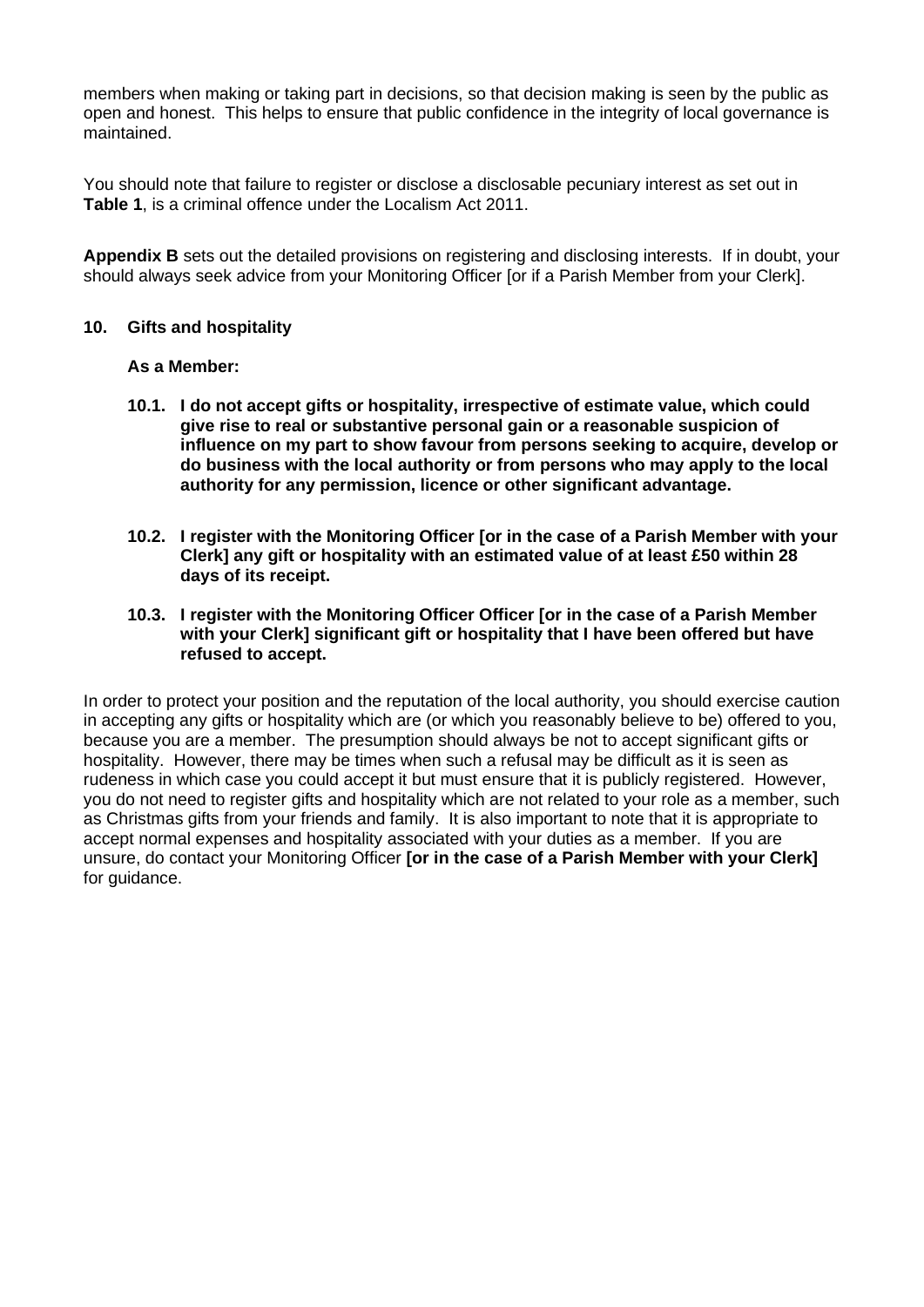# **Appendices**

# **Appendix A – The Seven Principles of Public Life**

The principles are:

## **Selflessness**

Holders of public office should act solely in terms of the public interest.

# **Integrity**

Holders of public office must avoid placing themselves under any obligation to people or organisations that might try inappropriately to influence them in their work. They should not act or take decisions in order to gain financial or other material benefits for themselves, their family or their friends. They must disclose and resolve any interests and relationships.

# **Objectivity**

Holders of public office must act and take decisions impartially, fairly and on merit, using the best evidence and without discrimination or bias.

# **Accountability**

Holders of public office are accountable to the public for their decisions and actions and must submit themselves to the scrutiny necessary to ensure this.

## **Openness**

Holders of public office should act and take decisions in an open and transparent manner. Information should not be withheld from the public unless there are clear and lawful reasons for so doing.

#### **Honesty**

Holders of public office should be truthful.

#### **Leadership**

Holders of public office should exhibit these principles in their own behaviour. They should actively promote and robustly support the principles and be willing to challenge poor behaviour wherever it occurs.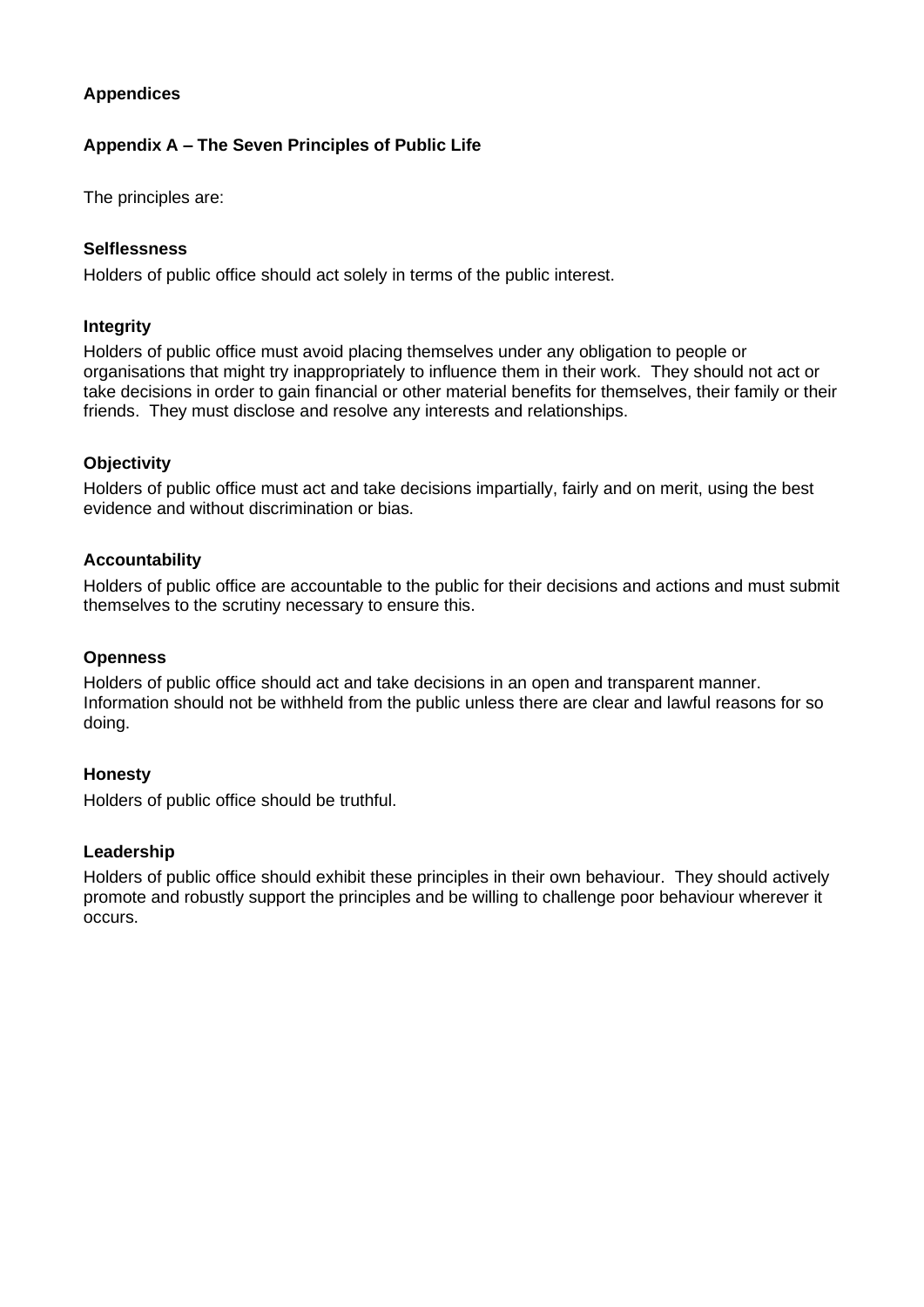# **Appendix B – Registering Interests**

Within 28 days of becoming a member or your re-election or re-appointment to office you must register with the Monitoring Officer the interests which fall within the categories set out in **Table 1 (Disclosable Pecuniary Interests)** which are as described in The Relevant Authorities (Disclosable Pecuniary Interests) Regulations 2012. You should also register details of your other personal interests which fall within the categories set out in **Table 2 (Other Registrable Interests)**.

**"Disclosable Pecuniary Interest"** means an interest of yourself, or of your partner if you are aware of your partner's interest, within the descriptions set out in Table 1 below.

**"Partner"** means a spouse or civil partner, or a person with whom you are living as husband or wife, or a person with whom you are living as if you are civil partners.

- 1. You must ensure that you register of interests is kept up to date and within 28 days of becoming aware of any new interest, or of any change to a registered interest, notify the Monitoring Officer.
- 2. A 'sensitive interest' is an interest which, if disclosed, could lead to the member, or a person connected with the member, being subject to violence or intimidation.
- 3. Where you have a 'sensitive interest' you must notify the Monitoring Officer with the reasons why you believe it is a sensitive interest. If the Monitoring officer agrees they will withhold the interest from the public register.

#### **Non participation in case of disclosable pecuniary interest**

4. Where a matter arises at a meeting which directly relates to one of your Disclosable Pecuniary Interests as set out in **Table 1**, you must disclose the interest, not participate in any discussion or vote on the matter and must not remain in the room unless you have been granted a dispensation. If it is a 'sensitive interest', you do not have to disclose the nature of the interest, just that you have an interest. Dispensation may be granted in limited circumstances to enable you to participate and vote on a matter in which you have a disclosable pecuniary interest.

#### **Individual Member Decision Making**

5. Where you have a disclosable pecuniary interest on a matter to be considered or is being considered by you as a Cabinet member in exercise of your executive function, you must notify the Monitoring Officer of the interest and must not take any steps or further steps in the matter apart from arranging for someone else to deal with it.

#### **Disclosure of Other Registrable Interests**

6. Where a matter arises at a meeting which **directly relates** to the financial interest or wellbeing of one of your Other Registrable Interests (as set out in **Table 2**), you must disclose the interest. You may speak on the matter only if members of the public are also allowed to speak at the meeting but otherwise must not take part in any discussion or vote on the matter and must not remain in the same room unless you have been granted a dispensation. If it is a 'sensitive interest', you do not have to disclose the nature of the interest.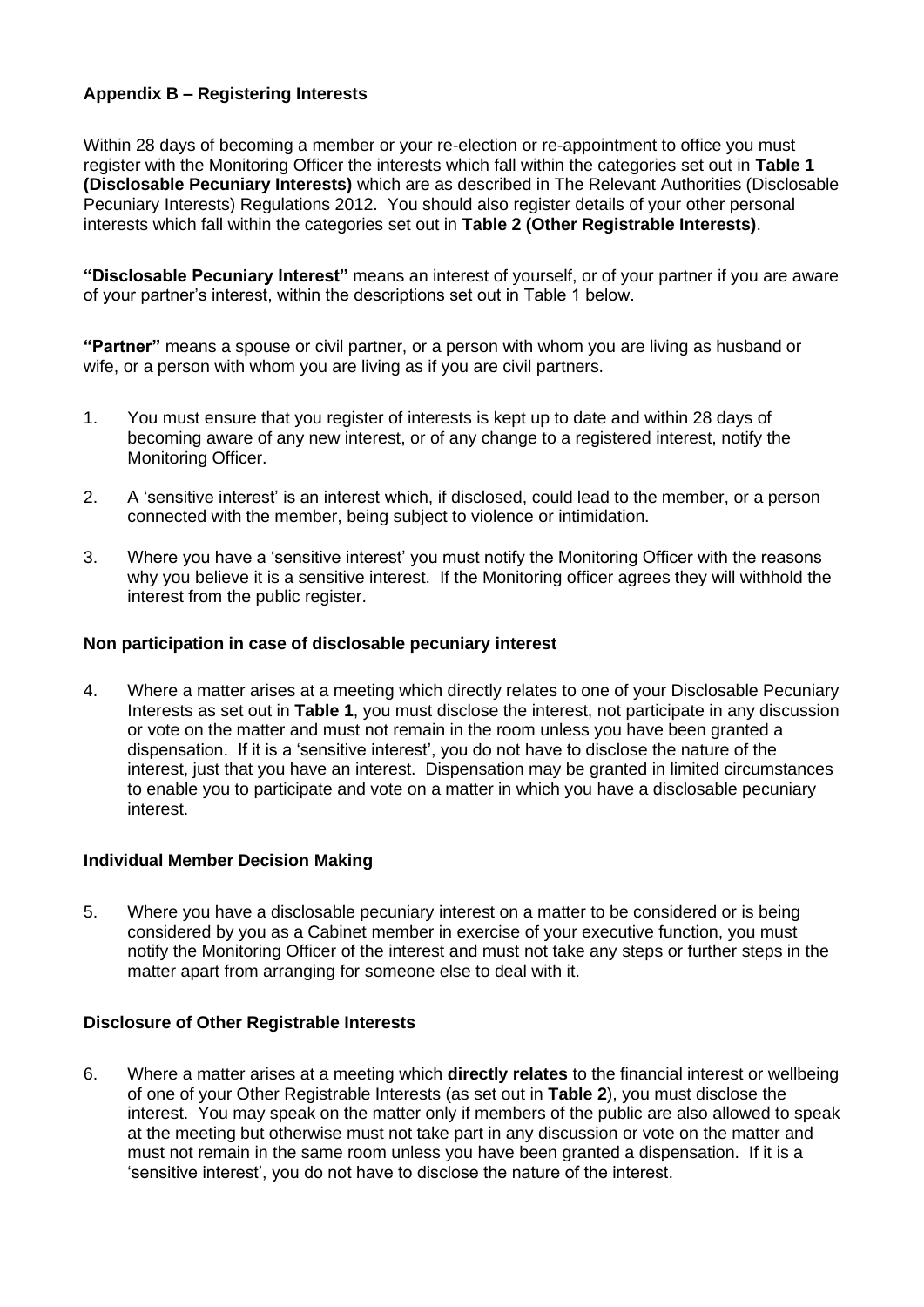# **Disclosure of Non-Registerable Interests**

- 7. Where a matter arises at a meeting which **directly relates** to your financial interest or wellbeing (and is not a Disclosable Pecuniary Interest set out in Table 1) or a financial interest or wellbeing of a relative or close associate, you must disclose the interest. You may speak on the matter only if members of the public are also allowed to speak at the meeting. Otherwise you must not take part in any discussion or vote on the matter and must not remain in the room unless you have been granted a dispensation. If it is a 'sensitive interest' you do not have to disclose the nature of the interest.
- 8. Where a matter arises at a meeting which **affects**
	- a. your own financial interest or wellbeing;
	- b. a financial interest or wellbeing of a relative or close associate; or
	- c. a financial interest or wellbeing of a body included under Other Registrable Interests as set out in **Table 2**

you must disclose the interest. In order to determine whether you can remain the meeting after disclosing your interest the following test should be applied.

- 9. Where a matter (referred to in paragraph 8 above) **affects** the financial interest or wellbeing:
	- a. to a greater extent than it affects the financial interests of the majority of inhabitants of the ward affected by the decision and
	- b. a reasonable member of the public knowing all of the facts would believe that it would affect your view of the wider public interest

You may speak on the matter only if members of the public are also allowed to speak at the meeting. Otherwise you must not take part in any discussion or vote on the matter and must not remain in the room unless you have been granted a dispensation.

If it is a 'sensitive interest', you do not have to disclose the nature of the interest.

#### **Individual Member Decision Making**

10. Where you have an Other Registrable Interest or Non-Registerable Interest on a matter to be considered or is being considered by you as a Cabinet member in exercise of your executive function, you must notify the Monitoring Officer of the interest and must not take any steps or further steps in the matter apart from arranging for someone else to deal with it.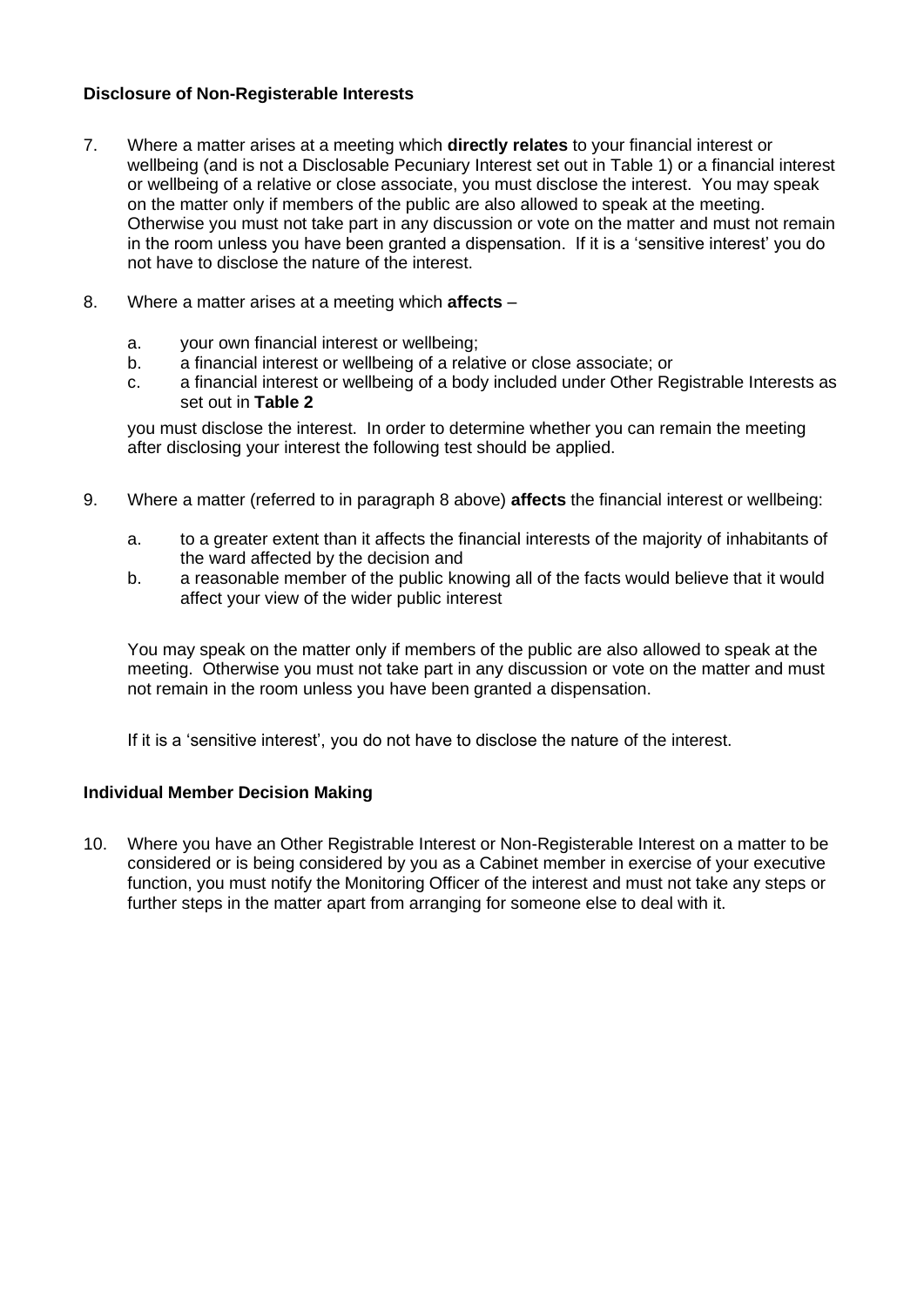# **Table 1: Disclosable Pecuniary Interests**

This table sets out the explanation of Disclosable Pecuniary Interests as set out in the Relevant [Authorities \(Disclosable Pecuniary Interests\) Regulations 2012.](https://www.legislation.gov.uk/uksi/2012/1464/made)

| Subject                                              | Description                                                                                                                                                                                                                                                                                                                                                                                                                                                                                                                      |
|------------------------------------------------------|----------------------------------------------------------------------------------------------------------------------------------------------------------------------------------------------------------------------------------------------------------------------------------------------------------------------------------------------------------------------------------------------------------------------------------------------------------------------------------------------------------------------------------|
| Employment, office, trade, profession or<br>vocation | Any employment, office, trade, profession or<br>vocation carried on for profit or gain                                                                                                                                                                                                                                                                                                                                                                                                                                           |
| Sponsorship                                          | Any payment or provisions of any other<br>financial benefit (other than from the Council)<br>made to the member during the previous 12<br>month period for expenses incurred by him/her<br>in carrying out his/her duties as a member, or<br>towards his/her election expenses                                                                                                                                                                                                                                                   |
|                                                      | This includes any payment or financial benefit<br>from a trade union within the meaning of the<br><b>Trade Union and Labour Relations</b><br>(Consolidation) Act 1992                                                                                                                                                                                                                                                                                                                                                            |
| Contracts                                            | Any contract made between the member or<br>his/her spouse or civil partner or the person<br>with whom the member is living as if they were<br>spouses/civil partners (or a firm in which such<br>person is a partner, or an incorporated body of<br>which such person is a director* or a body that<br>such person has a beneficial interest in the<br>securities of*) and the Council -<br>(a) under which goods or services are to be<br>provided or works are to be executed; and<br>(b) which has not been fully discharged. |
| Land and Property                                    | Any beneficial interest in land which is within<br>the areas of the Council. 'Land' excludes an<br>easement, servitude, interest or right in or over<br>land which does not give the member or his/her<br>spouse or civil partner or the person with whom<br>the member is living as if they were spouses/<br>civil partners (alone or jointly with another) a<br>right to occupy or to receive income                                                                                                                           |
| Licenses                                             | Any licence (alone or jointly with others) to<br>occupy land in the area of the Council for a<br>month or longer                                                                                                                                                                                                                                                                                                                                                                                                                 |
| Corporate tenancies                                  | Any tenancy where (to the member's<br>knowledge):<br>(a) the landlord is the council; and<br>(b) the tenant is a body that the member, or<br>his/her spouse or civil partner or the person<br>with whom the member is living as if they were<br>spouses/civil partners is a partner of or a                                                                                                                                                                                                                                      |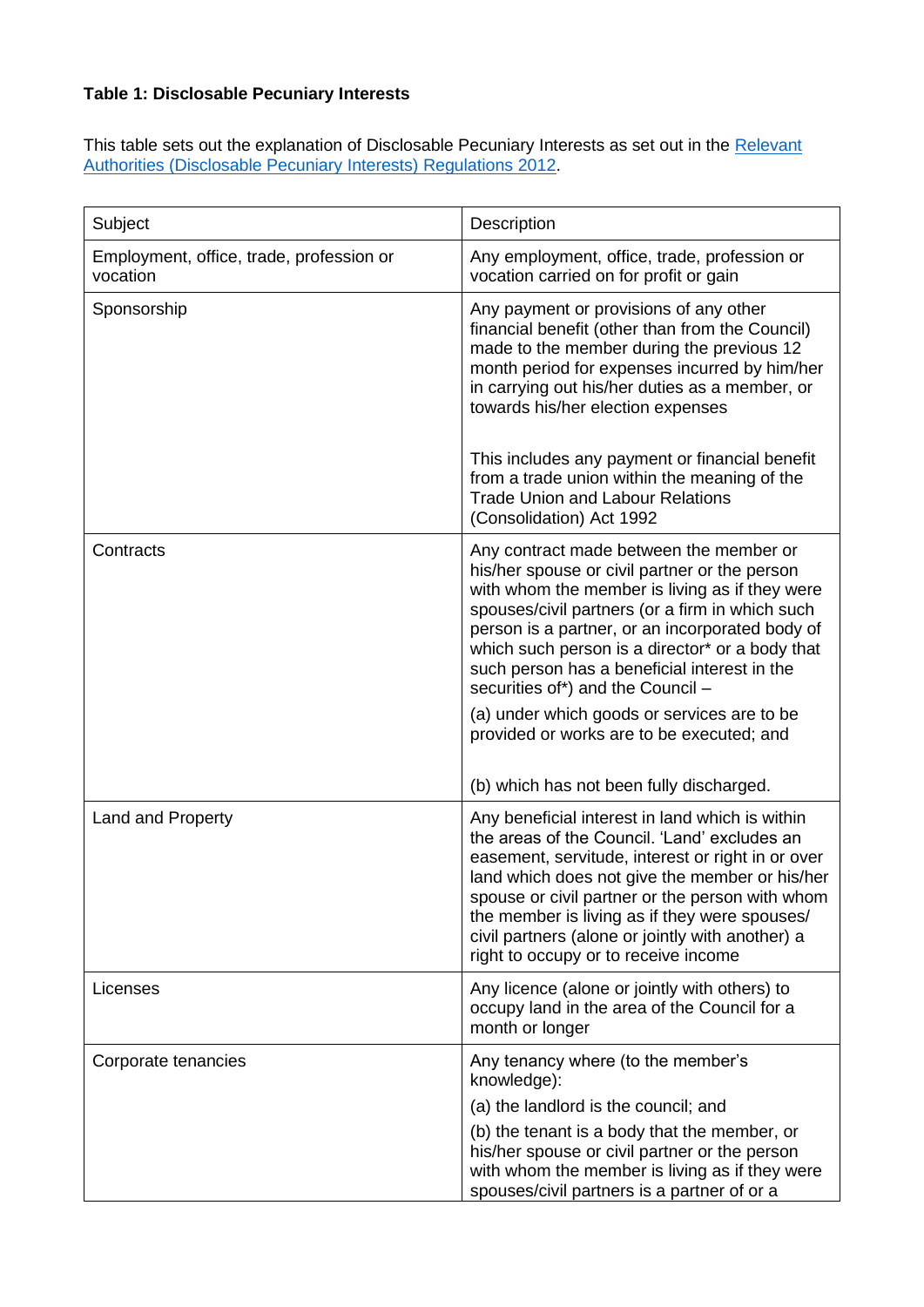|                   | director* of or has a beneficial interest in the<br>securities* of.                                                                                                                                                                                                                                                                                                                       |
|-------------------|-------------------------------------------------------------------------------------------------------------------------------------------------------------------------------------------------------------------------------------------------------------------------------------------------------------------------------------------------------------------------------------------|
| <b>Securities</b> | Any beneficial interest in securities* of a body<br>where:                                                                                                                                                                                                                                                                                                                                |
|                   | (a) that body (to the member's knowledge) has<br>a place of business or land in the area of the<br>council; and                                                                                                                                                                                                                                                                           |
|                   | (b) either:                                                                                                                                                                                                                                                                                                                                                                               |
|                   | i, the total nominal value of the securities*<br>exceeds £25,000 or one hundredth of the total<br>issued share capital of that body; or                                                                                                                                                                                                                                                   |
|                   | ii. if the share capital of that body is of more<br>than one class, the total nominal value of the<br>shares of any one class in which the member,<br>or his/her spouse or civil partner or the person<br>with whom the member is living as if they were<br>spouses/civil partners have a beneficial interest<br>exceeds one hundredth of the total issued<br>share capital of that class |

**\*** 'director' includes a member of the committee of management of an industrial and provident society

\* 'securities' means shares, debentures, debenture stock, loan stock, bonds, units of a collective investment scheme within the meaning of the Financial Services and Markets Act 2000 and other securities of any description, other than money deposited with a building society.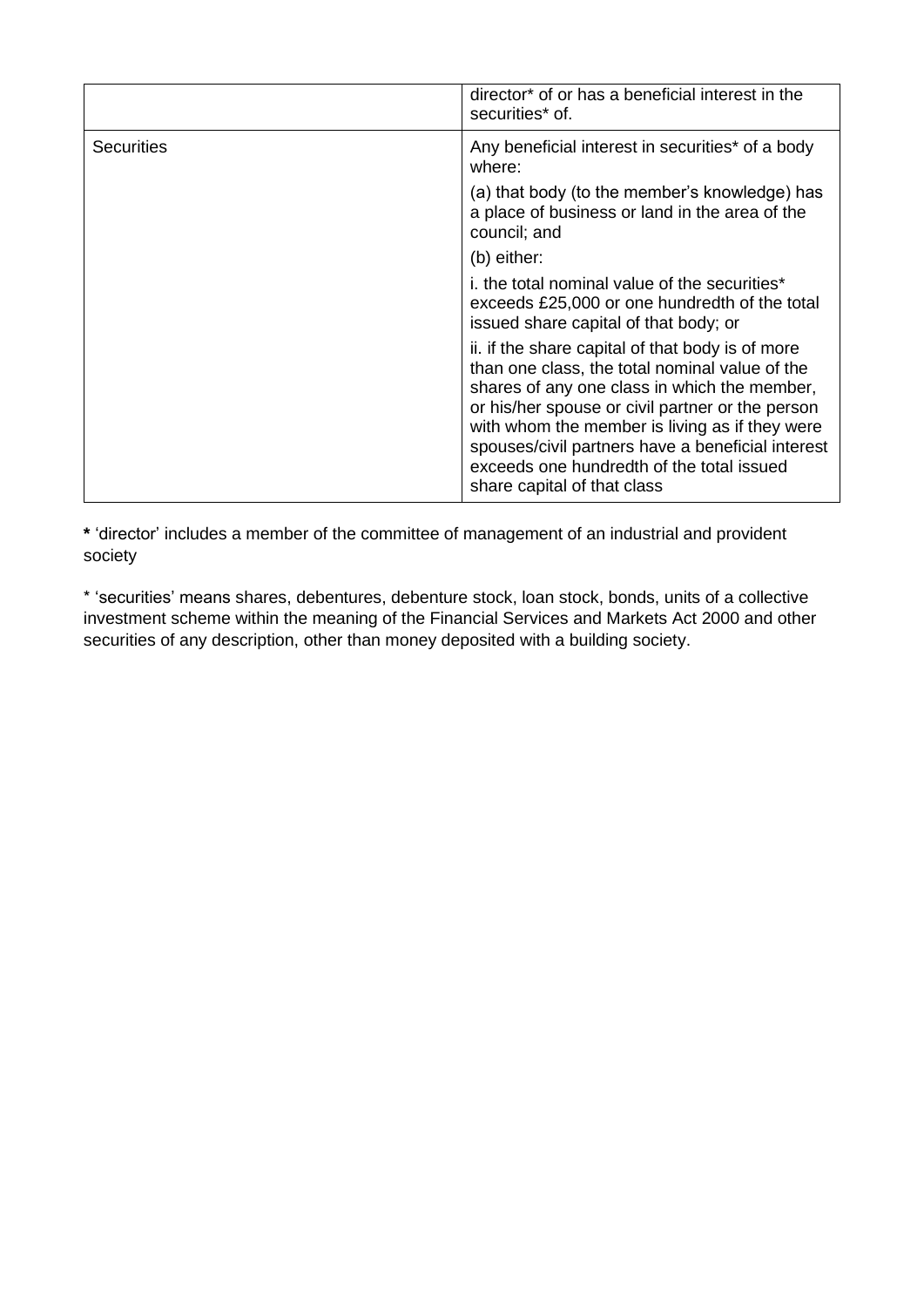## **Table 2: Other Registrable Interests**

You must register as an Other Registerable Interest:

a) any unpaid directorships

b) any body of which you are a member or are in a position of general control or management and to which you are nominated or appointed by your authority

c) any body:

i. exercising functions of a public nature

ii. directed to charitable purposes or

iii. one of whose principal purposes included the influence of public opinion or policy (including any political party or trade union)

of which you are a member or in a position of general control or management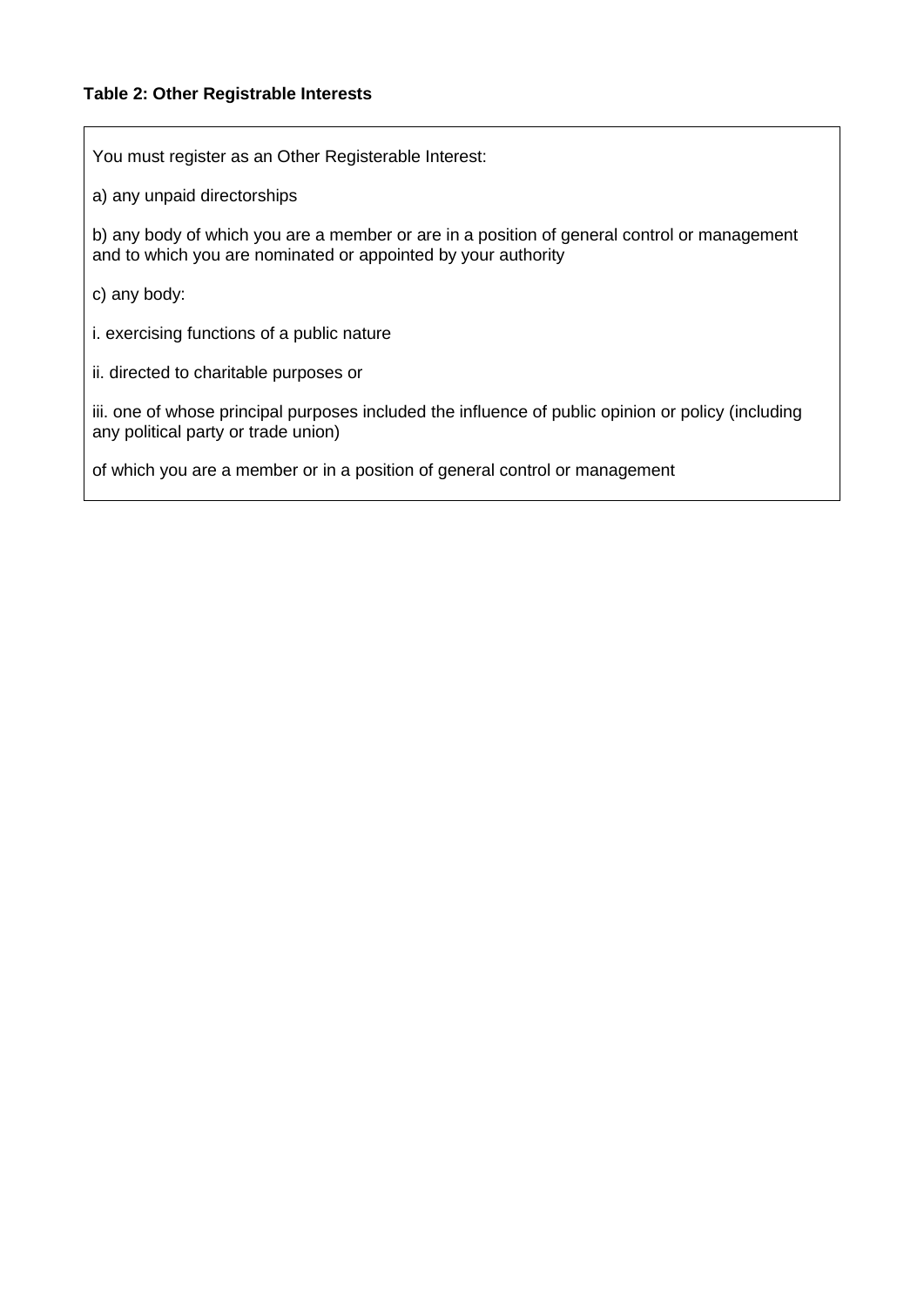# **Appendix C – the Committee on Standards in Public Life**

The LGA has undertaken this review whilst the Government continues to consider the recommendations made by the Committee on Standards in Public Life in their report on [Local](https://www.gov.uk/government/publications/local-government-ethical-standards-report)  [Government Ethical Standards.](https://www.gov.uk/government/publications/local-government-ethical-standards-report) If the Government chooses to implement any of the recommendations, this could require a change to this Code.

The recommendations cover:

- Recommendations for changes to the Localism Act 2011 to clarify in law when theCode of Conduct applies
- The introduction of sanctions
- An appeals process through the Local Government Ombudsman
- Changes to the Relevant Authorities (Disclosable Pecuniary Interests)Regulations 2012
- Updates to the Local Government Transparency Code
- Changes to the role and responsibilities of the Independent Person
- That the criminal offences in the Localism Act 2011 relating to Disclosable Pecuniary Interests should be abolished

The Local Government Ethical Standards report also includes Best Practice recommendations. These are:

**Best practice 1**: Local authorities should include prohibitions on bullying and harassment in codes of conduct. These should include a definition of bullying and harassment, supplemented with a list of examples of the sort of behaviour covered by such a definition.

**Best practice 2**: Councils should include provisions in their code of conduct requiring members to comply with any formal standards investigation and prohibiting trivial or malicious allegations by members.

**Best practice 3**: Principal authorities should review their code of conduct each year and regularly seek, where possible, the views of the public, community organisations and neighbouring authorities.

**Best practice 4**: An authority's code should be readily accessible to both members and the public, in a prominent position on a council's website and available in council premises.

**Best practice 5**: Local authorities should update their gifts and hospitality register at least once per quarter, and publish it in an accessible format, such as CSV.

**Best practice 6**: Councils should publish a clear and straightforward public interest test against which allegations are filtered.

**Best practice 7:** Local authorities should have access to at least two Independent Persons.

**Best practice 8**: An Independent Person should be consulted as to whether to undertake a formal investigation on an allegation, and should be given the option to review and comment on allegations which the responsible officer is minded to dismiss as being without merit, vexatious, or trivial.

**Best practice 9**: Where a local authority makes a decision on an allegation of misconduct following a formal investigation, a decision notice should be published as soon as possible on its website, including a brief statement of facts, the provisions of the code engaged by the allegations, the view of the Independent Person, the reasoning of the decision-maker, and any sanction applied.

**Best practice 10**: A local authority should have straightforward and accessible guidance on its website on how to make a complaint under the code of conduct, the process for handling complaints, and estimated timescales for investigations and outcomes.

**Best practice 11**: Formal standards complaints about the conduct of a parish councillor towards a clerk should be made by the chair or by the parish council, rather than the clerk inall but exceptional circumstances.

**Best practice 12**: Monitoring Officers' roles should include providing advice, support and management of investigations and adjudications on alleged breaches to parish councils within the remit of the principal authority. They should be provided with adequate training, corporate support and resources to undertake this work.